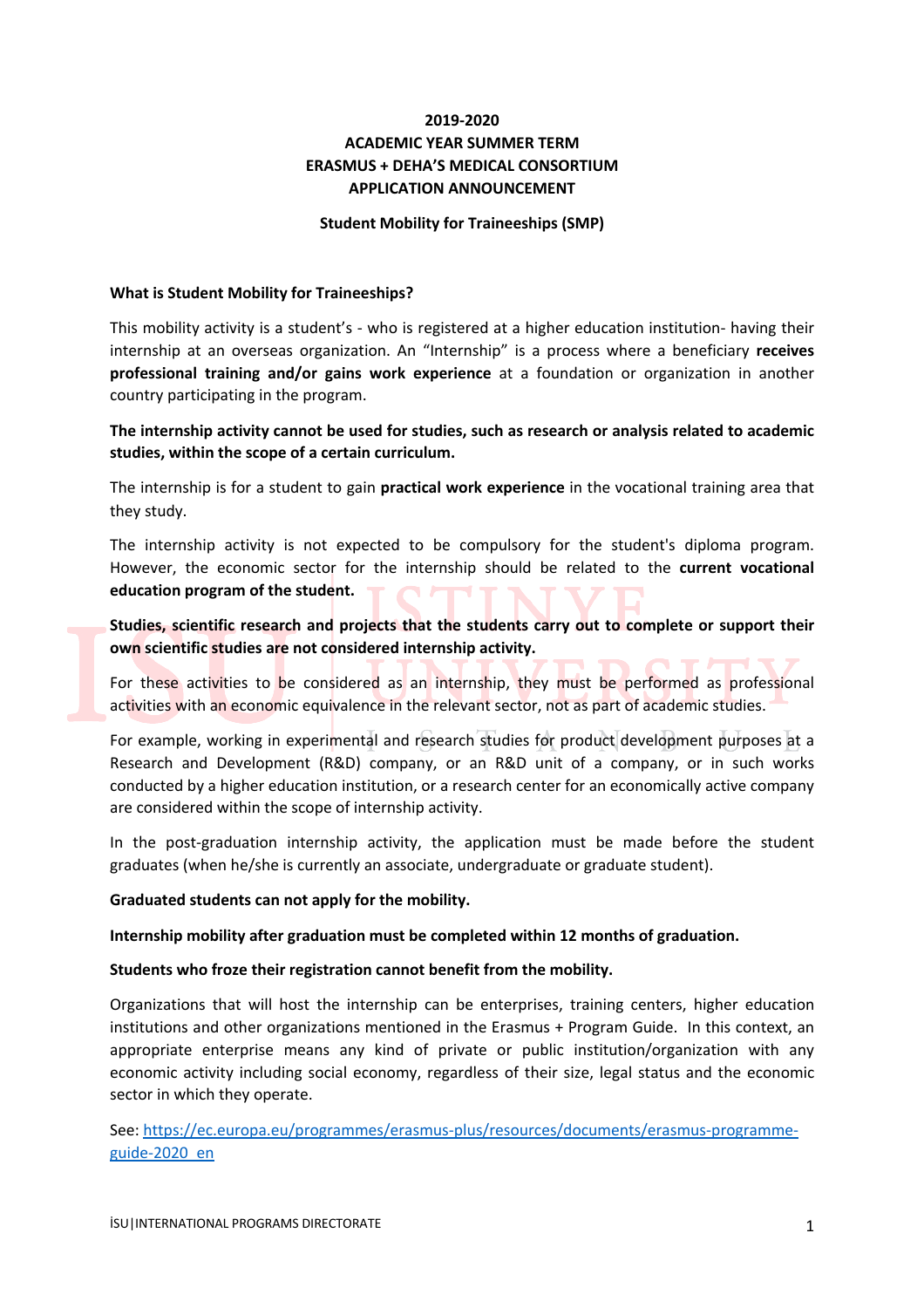If the institution in which the internship activity will take place is a **higher education institution** abroad, the work to be performed is not an academic learning activity but it is to obtain practical working experience in the related units.

For the studies that have equivalent credits but not within the context of internship, students who have completed their graduate studies and are in their thesis year must apply to the activity within the scope of Student Mobility for Studies. It should be carried out under the supervision of a supervisor.

# **The following institutions are not appropriate for higher education internship activity within Erasmus+:**

- European Union institutions and EU agencies

(see:https://europa.eu/europeanunion/abouteu/institutions-bodies\_en )

- The National Agency and similar institutions conducting EU programs.

**Minimum period** is 2 full months and **maximum period** is 12 full months in Mobility for Traineeships.

If the internship foundation is closed due to holiday during Mobility for Traineeships, the internship might be interrupted. Grants will be given for the period when the foundation is closed. Dates when the internship foundation will be closed must be researched beforehand to ensure the minimum activity period, and the minimum period must be ensured even after holiday period is excluded.

# **Weekend holidays are not excluded from the activity period.**

# **CRITERIA FOR SELECTION**

# **Minimum Requirements:**

In order to participate in the activity, students must first meet the following requirements:

- 1- The student must be a **full-time student** enrolled in a higher education program in any of the formal education levels (first, second or third level) within the higher education institution,
- 2- The cumulative grade point average of the first cycle students should be at least **2.20 out of 4.00**,
- 3- The cumulative grade point average of the second and third cycle students should be at least **2.50 out of 4.00**,
- 4- If the student benefited from Erasmus+ and Lifelong Learning (LLP) within higher education mobility activities in the current education level, the total duration of the new activity and the previous one should not exceed 12 months in total.

| <b>CRITERIA</b>                                                                                                 | <b>WEIGHTED POINT</b>   |  |  |
|-----------------------------------------------------------------------------------------------------------------|-------------------------|--|--|
| Academic Success Level                                                                                          | %50 (Out of 100 points) |  |  |
| Language Proficiency Level                                                                                      | %50 (Out of 100 points) |  |  |
| Children of veterans and of those died during military service                                                  | +15 points              |  |  |
| Students with disabilities (provided that the disability is documented)                                         | $+10$ points            |  |  |
| Students who have been granted protection, care and housing<br>within the scope of Social Services Law No. 2828 | $+10$ points            |  |  |
| Prior participation (with or without grant)                                                                     | -10 points              |  |  |
| Participating in mobility in the country of citizenship                                                         | -10 points              |  |  |
| Although selected, non-participation in mobility without<br>noticing during the given period of time            | -10 points              |  |  |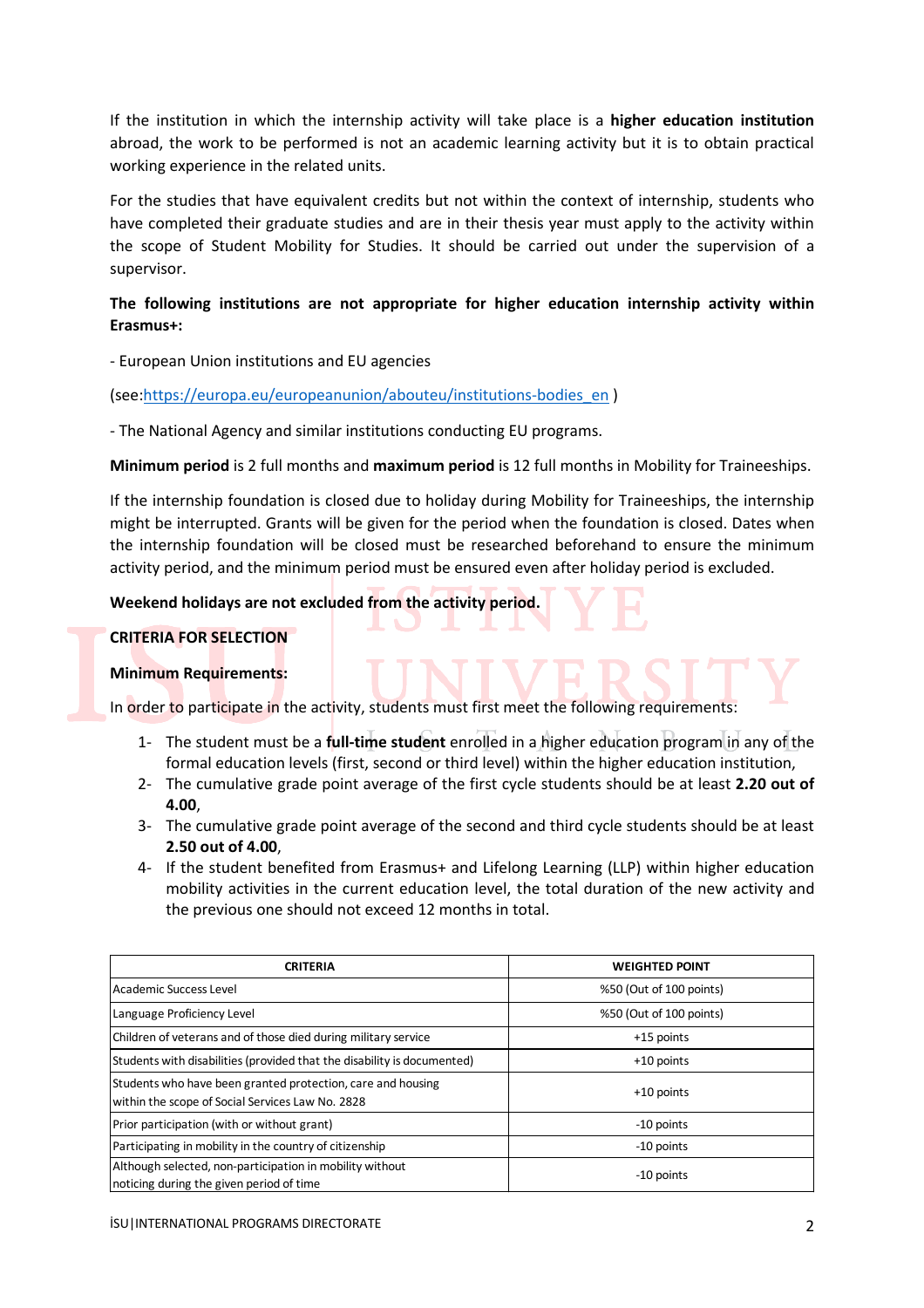**"-10 points" of reduction for each activity in which the activity is not carried out is applied to the students** who have been selected in the previous education period in the same level of education but **who have not attended the mobility without any force majeure.**

Students studying in **double major** can only apply for mobility from one major in the same application period.

### **GRANT SUPPORT**

Grants are given to students to help them with the additional costs incurred during their stay abroad.

Grants are only **contributions**, not to cover the student's full costs of the activity.

The countries where student mobility activities can be carried out were divided into 3 groups according to their standard of living and monthly learning and internship grants were determined for the country groups.

The groups of countries and the amount of grants to be given to the students going to these countries are given in the table below:

| <b>Country Groups</b>                         | <b>Host Countries for Mobility</b>                                                                                                                                                             | <b>Monthly Grant</b> | <b>Monthly Grant</b><br>for Studies (Euro)   for Traineeship (Euro) |
|-----------------------------------------------|------------------------------------------------------------------------------------------------------------------------------------------------------------------------------------------------|----------------------|---------------------------------------------------------------------|
| 1. and 2. Group<br><b>Programme Countries</b> | United Kingdom, Denmark, Finland, Ireland, Sweden, Iceland,<br>Liechtenstein, Luxemburg, Norway, Germany, Austria, Belgium, France,<br>Cyprus, Holland, Spain, Italy, Malta, Portugal, Greece, | 500                  | 600                                                                 |
| 3. Group Programme<br>Countries               | Bulgaria, Czech Republic, Esthonia, Croatia, Latvia, Lithuania, Hungary,<br>Macedonia, Poland, Romania, Serbia, Slovakia, Slovenia, Turkey                                                     | 300                  | 400                                                                 |

**No additional support is provided to students for round-trips between program countries** for study and internship mobility.

Students are paid in 2 installments, **80% of the grant is paid before the mobility** and 2**0% upon the successful completion of the mobility**. Payments are made in Euro.

Students can participate in activities without grant. Students without grant are also subject to general evaluation along with other applications and go through the same process as the students with grant.

The difference of the student without grant is that the student is not included in the budget calculations and is not paid. The absence of a grant is not a justification for the student to not to be involved in the selection process.

# **Documents to be Submitted during Application:**

1- Application Form (https://erasmus.istinye.edu.tr/sites/erasmus.istinye.edu.tr/files/inlinefiles/Erasmus-application-form-for-studies.pdf)

2- Current Transcript

NOTE:

- Invitation/Acceptance Letter **will not be demanded** during application.
- Students who are eligible at the end of the evaluation **will be asked to submit an 'Invitation/Acceptance Letter' within the period to be announced.**

İSU|INTERNATIONAL PROGRAMS DIRECTORATE 3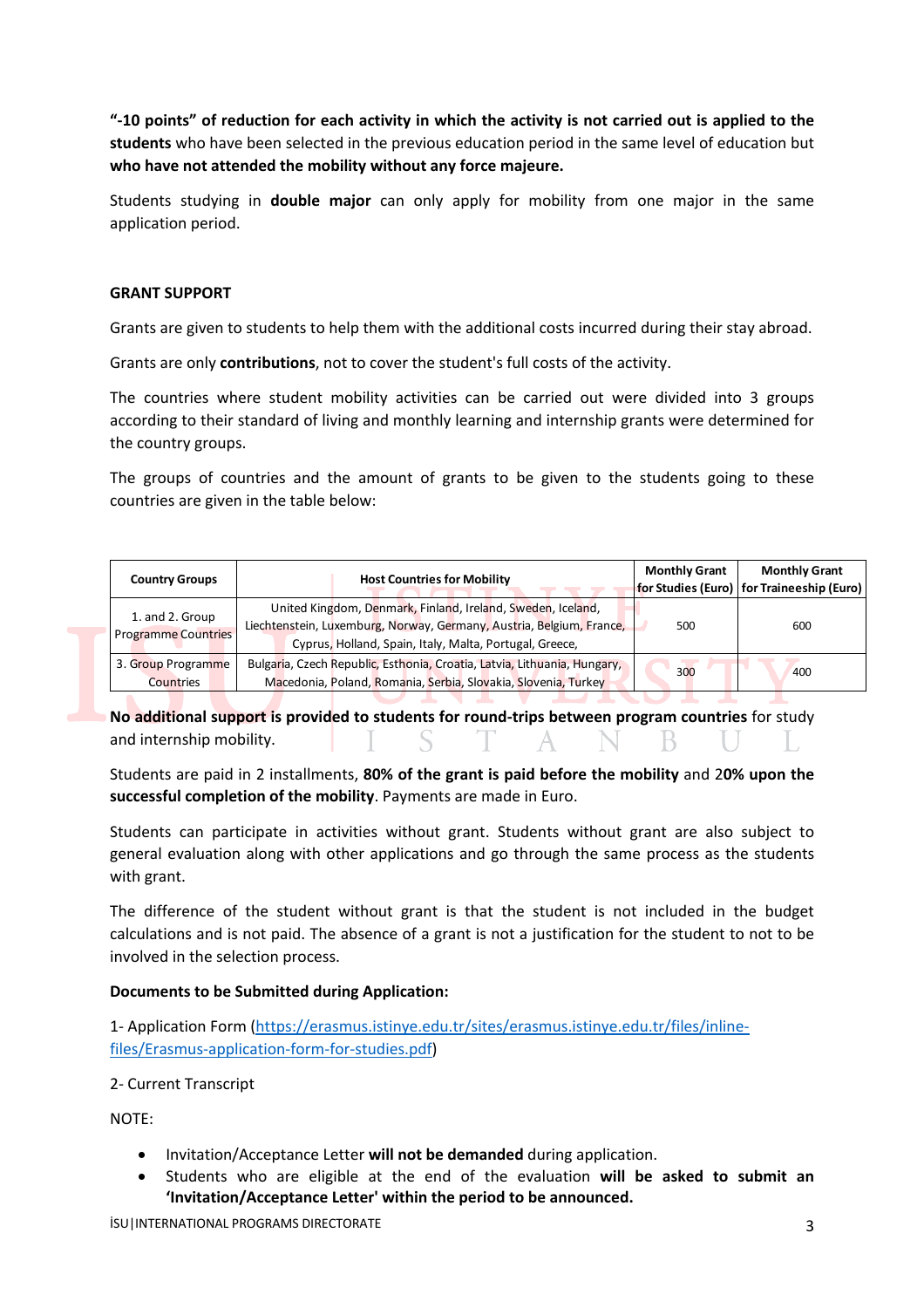• If 'Invitation/Acceptance Letter' is not presented within the announced period, students in the **waiting list** will be evaluated.

\*The Letter of Acceptance must cover the exact dates in minimum 2 months period on the stationery letterhead of the internship institution. (Example: 01/07/2020 - 01/09/2020)

See a sample of motivation letter: https://erasmus.istinye.edu.tr/sites/erasmus.istinye.edu.tr/files/inlinefiles/Letter%20of%20Motivation%20for%20Internship.pdf

See a sample of acceptance letter:

https://erasmus.istinye.edu.tr/sites/erasmus.istinye.edu.tr/files/inlinefiles/Letter%20of%20Motivation%20for%20Internship.pdf

\*\*The letter must be signed/stamped.

\*\*\*Dates of placement must be determined by taking official holidays of the host country into consideration.

**Date of Application:** February 03, 2020 – March 06, 2020

**Place of Application:** International Programs Directorate, Ground Floor, Z10

**Name of Vocational School/Faculty/Institute to Apply: Only students studying in Faculty of Medicine** can apply.

### **Quota:** 10

\*\*\*\*The quota is determined by calculating the grant budget that is allocated by Turkey's National Agency on one term (2 months), taking 1<sup>st</sup> grant group into consideration. If the grant is increased, applications of the students on the **waiting list** will be evaluated.

\*\*\*\*\*Students on the waiting list will be able to benefit from mobility **without any grant** if they request it.

**Number of Days with Grants:** The Student Mobility for Traineeships is planned to be funded with grants for **2 months.** The number of days with grants will become definite upon the closure of applications and will be announced along with main/waiting list.

\*\*Upon the closure of application, date and time for the Foreign Language Exam will be announced on **erasmus.istinye.edu.tr**

### **IMPORTANT INFORMATION:**

 $\triangleright$  In the student selection, proficiency in foreign language at minimum B1 level will be required, and the students below the it will be deemed ineligible.

 $\geq$  Candidates who have the following language documents and scores will have "100 points" as their Erasmus Foreign Language Exam grade.

- TOEFL: 80
- $\bullet$ IELTS: 6

İSU|INTERNATIONAL PROGRAMS DIRECTORATE 4 \* Candidates who do not have the scores above are required to participate in the exam that will be held by our Foreign Languages Department.